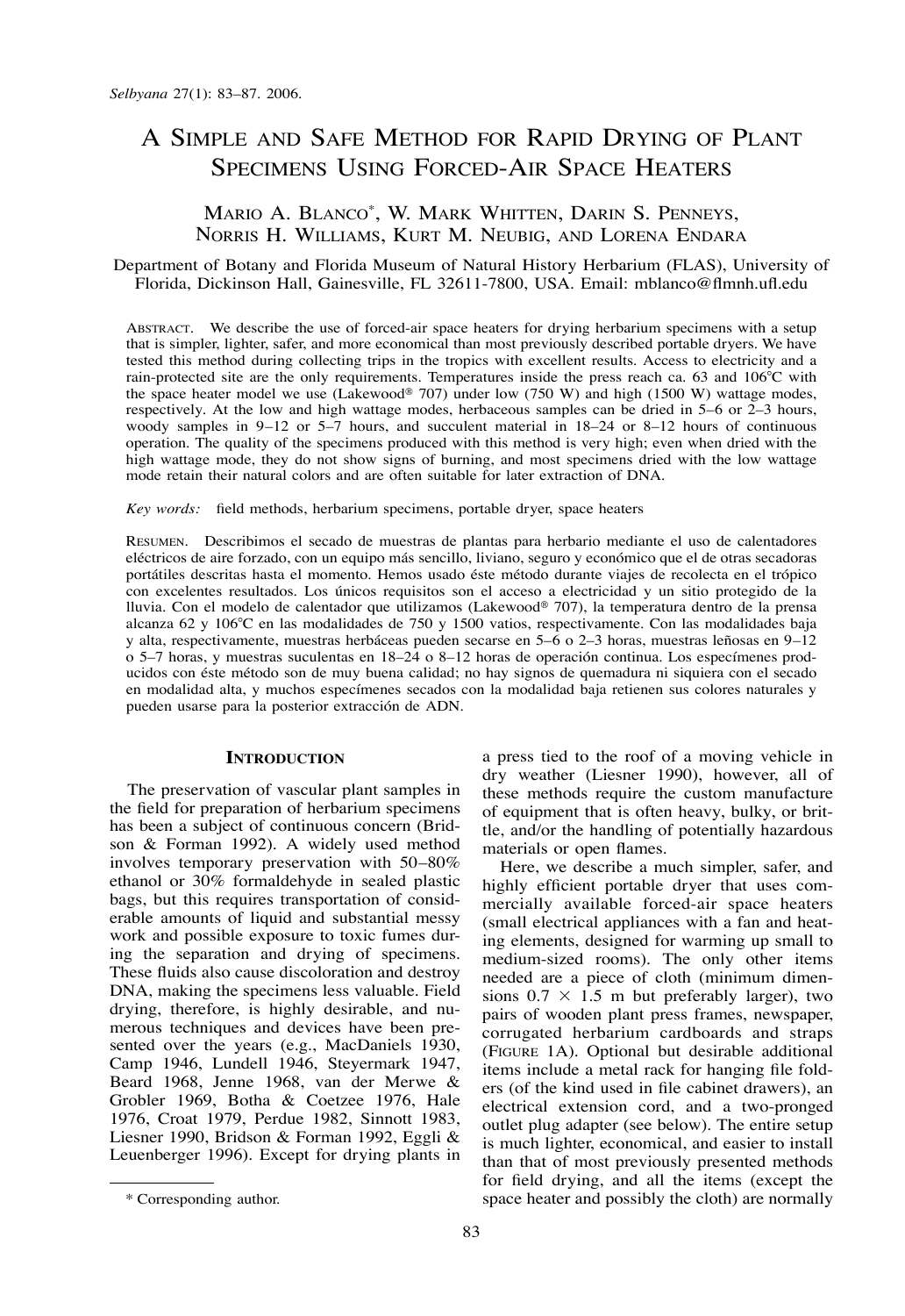

FIGURE 1. Two alternative methods for assembling a portable plant specimen dryer. Method 1 (A–E): **A.** Items needed, clockwise from upper left: corrugated cardboards and newspaper, piece of cloth (folded), space heater (Lakewood<sup>®</sup> 707), straps, and four wooden press frames. **B.** Proper position of the first two frames. **C.** Assembled press with inner pair of frames used as stilts. **D.** Proper position of space heater with respect to press. **E.** Cloth wrapped around press and front of space heater. Assembly Method 2 (F–I): **F.** Metal rack partially disassembled for transportation. **G.** Assembled rack. **H.** Press placed on top of rack, and space heater properly positioned. **I.** Cloth wrapped around press, rack, and front of space heater. See text for details.

found in any herbarium. The space heater also is useful during field trips for drying wet clothes or shoes, and for warming up cold rooms at high elevations.

### **MATERIALS AND METHODS**

We use the Lakewood $\mathcal{D}$  707 utility space heater (Lakewood Engineering & MFG Co., Chicago, Illinois, USA, available at www. heatersandfans.com). This model is small (14  $\times$  $13 \times 17$  cm), light (1.55 Kg), and relatively inexpensive (but price can vary depending on the season). It has a sturdy metal outer frame, an overheating shutdown system (restarts after it cools down) and an internal backup safety fuse, a thermostat control, and a switch for either fan-only, low  $(750 \text{ W})$  or high  $(1500 \text{ W})$  wattage modes. Detailed specifications are available through the company's website (www.

lakewoodeng.com). We have used several of these units and have never experienced malfunctioning even after several weeks of daily use. We have no commercial ties with the manufacturer or distributors, and mention them only as a convenience for interested potential users, as we consider this particular model extremely reliable. We have not conducted extensive comparisons with other brands or models, and others might also be suitable for this purpose. Whichever space heater model is used, it must have all the controls and air-intake vents toward the back of the unit, must have a metal (not plastic) outer frame, should be equipped with an overheating shutdown system, and should be no taller than 20 cm (so it blows the hot air to the space under the press and not directly to the cardboards; see below).

The Lakewood®  $707$  space heater works with 120 Volts A.C. If this unit has to be used in an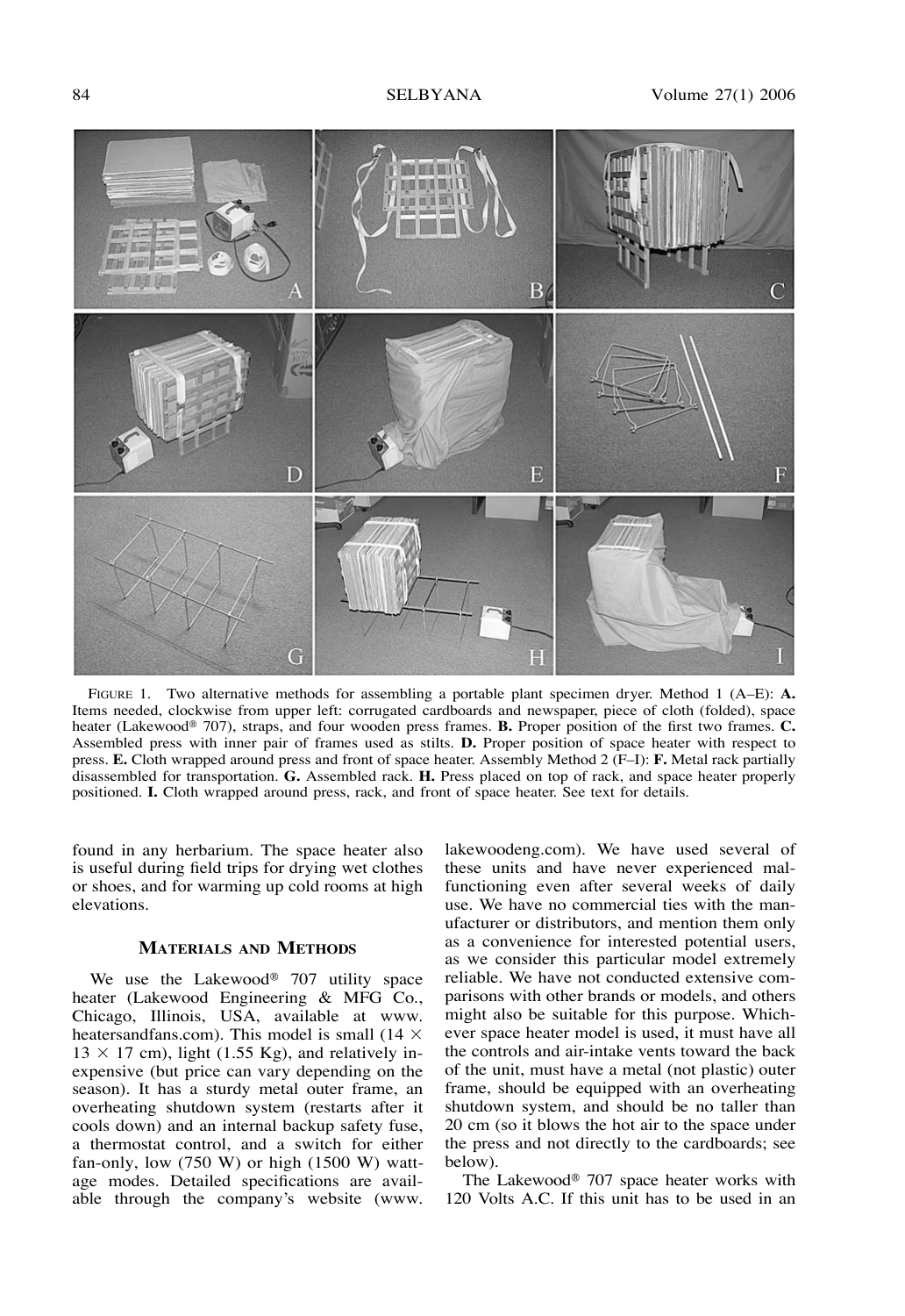electrical network of 220–240 Volts, a voltage transformer is necessary (not a voltage converter, as these are not designed for continuous operation; see http://users.pandora.be/worldstandards/ electricity.htm). When collecting abroad, find out in advance the electrical network voltage of the country to be visited, and get an appropriate voltage transformer if necessary.

The most appropriate place for the dryer might be some distance away from the nearest electrical outlet, and we always carry 5 m electrical extension cords. The extension used must be a 3-wire cord with a grounding (type A) plug, be classified as No. 14 minimum on the American Wire Gauge (AWG) system, and support not less than 1875 Watts. Each extension cord must be dedicated (one per heater with no other appliances plugged in at the same time) and should never be used in tandem, to prevent overheating and accidental fire. We recommend extension cords designed for outdoor use; they are heavier but more resistant to wear and tear. More information about extension cord types and safety guidelines for their use can be found online at www.ul.com/consumers/cords.html. Threeslot grounded (type A) electrical outlets are not universally available, and we carry two-prong (type B) plug adapters (one per heater). These adapters must be rated 15 Amps or greater. These electrical requirements are specific for the Lakewood® 707 space heater, as per the manufacturer's specifications. Other brands and models might have different requirements, and these should be followed to prevent overheating of the unit and accidental fire.

#### **Assembly Methods**

This forced-air plant specimen dryer can be assembled in two ways.

**Method 1.** Two pairs of wooden presses (four frames) are used. After building a stack of plant specimens in newspapers intercalated with cardboards, one pressing frame is laid flat on the ground or on a table, and a second frame is placed perpendicular but centered on the first, so that one of the short sides of the second frame is aligned with one of the long sides of the first (FIGURE 1B). The stack of cardboards and specimens is then placed on top and aligned with the first frame. The other two frames are put on top of the stack by inverting the order of the first two frames. The straps are placed around the outer frames and partially tightened, leaving enough slack for straightening the cardboards by turning the entire press on its back and on its side; then the straps are tightened further. The inner pair of frames now act as supporting stilts

that raise the rest of the press 15–20 cm from the ground (FIGURE 1C). After finding a suitable place for the dryer (see below), the space heater is placed facing one of the sides of the press unobstructed by the stilts (FIGURE 1D), and the piece of cloth is wrapped as a skirt around the sides of the press and the front of the space heater (FIGURE 1E). The lower edge of the cloth has to rest on the ground to minimize escape of the hot air from the bottom. The control panel and air-intake vents of the space heater must be left out of the skirt, and enough open space has to be left on top of the press to let the hot air flow freely through the corrugated cardboards. The cloth can be held firmly in place by hooking its two upper corners with the press straps, or a third strap or string can be put around the upper part of the press. Care should be taken that no part of the cloth hangs in front of the heater outlet, so that the hot air flows unobstructed into the closed space under the skirt.

**Method 2.** The second method of assembling the dryer involves one pair of wooden presses (two frames) and a metal rack of the type used for hanging file folders in cabinet drawers. For ease of transportation, the rack can be partially disassembled when not in use by untightening the screws that hold the longitudinal bars in place (FIGURE 1F, G). The press, prepared using the two frames and straps, is placed on top and toward one end of the assembled rack (if shorter than the rack), and the space heater is placed adjacent to the opposite end, facing the space under the rack (FIGURE 1H). The cloth is then wrapped as a skirt around the press, rack, and front of the space heater (FIGURE 1I), following the same procedure and precautions as above.

#### **Assembly and Drying Time**

The time necessary for assembling the dryer using either mode is similar (ca. 5 minutes). The first method is practical for small-volume presses (up to 50 cm thick). The second method is preferable for larger presses, as the weight of the press rests on the rack instead of being held by the tension of the straps. The rack also helps to keep the press together, should it become loose after shrinkage of the specimens, and facilitates flipping the press around for even drying. With the four-frame method, the straps need to be retightened after 3–4 hours of drying to prevent the press from sagging and becoming unstable. File cabinet racks are normally  $70 \times 31 \times 24$ cm, and presses of considerable thickness can be supported on them. These racks are surprisingly firm and can hold considerable weight, but additional vertical props can be added to the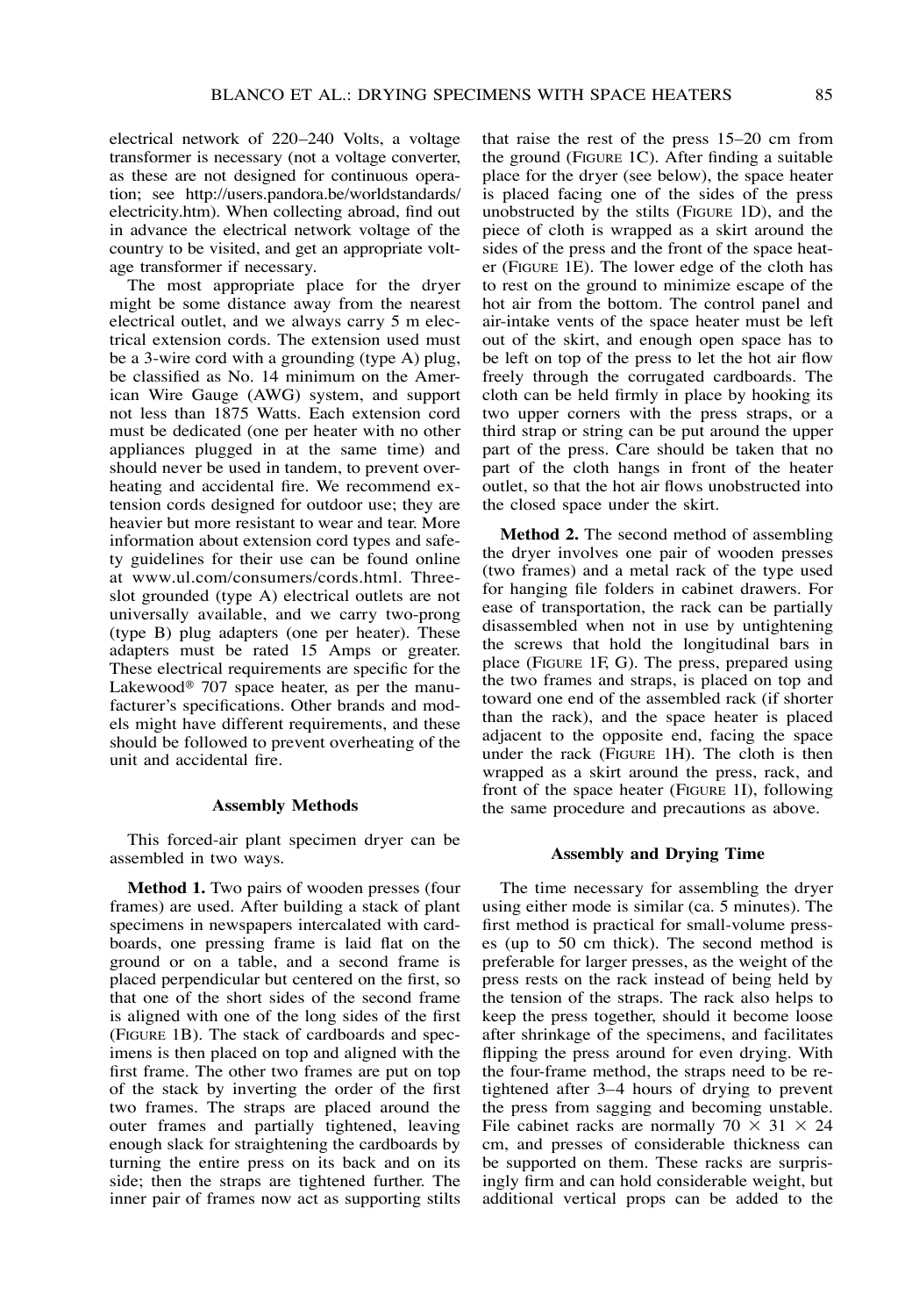rack to support a heavy press if necessary (we usually use four props per rack, and the weight of a rack with four props is 1.2 Kg).

When the dryer is assembled, the space heater can be turned on and checked after 10–20 minutes to make sure that the hot air is flowing through the corrugated cardboards. We operate the space heater in the high wattage mode (1500 W) to speed up the drying of succulent material, but the low wattage mode (750 W) is preferable for most other plant samples. Even at the high wattage mode, specimens are never burned (a common problem with convection-type dryers at higher temperatures). If dried using the low wattage mode, specimens tend to retain their natural colors and are often suitable for later extraction of DNA.

The heating elements inside the space heater are protected by a metallic grill, and the hot air is forced horizontally under the press before escaping vertically through the corrugates. Because the space heater is not located immediately under the press, any debris that fall from the press cannot come in contact with the heating elements. Before the use of a rack occurred to us, we had a few instances where a thick press became loose and collapsed during the night. In such cases the space heater typically becomes obstructed by the cloth and overheats, and it automatically shuts down, minimizing the risk of accidental fire.

Because the air-intake vents remain outside of the cloth enclosure, the space heater thermostat does not control the press temperature. If, however, the dryer is placed in a small room (such as a bathroom), the thermostat should be set at the maximum temperature to prevent the space heater from pausing as the room warms up. Windows should be left at least partially open to prevent heat buildup in the room and allow the continuous functioning of the space heater, and to allow the escape of humid air.

To determine the temperatures reached within the press with this method, we assembled a press with corrugated cardboards to 20 cm thick, with a digital probe thermometer inserted in the cardboards. The dryer was installed in a room with ventilation but no major air currents; the initial air temperature was  $23^{\circ}$ C. With the space heater operating at the low wattage mode (750 W), the press temperature stabilized at  $63^{\circ}$ C after 2 hours. When the heater was tested with the high wattage mode (1500 W), the press temperature stabilized at  $106^{\circ}$ C after the same amount of time. These temperatures are well below the ignition thresholds of most solid flammable materials, and the external metal frame of the space heater always remains at a much lower temperature. The risk of accidental fire, therefore, is minimal.

During field trips, we usually collect during the day, press plants in the evening, and leave the dryer working overnight (6–8 hours). In the morning, we set the space heater to fan-only mode for 20–30 minutes to cool down the press, before disassembling it to inspect the samples. Any incompletely dried specimens are put back in the dryer or left aside and added to the next stack of fresh samples at night.

As with other forced-air drying methods, it is better not to use blotters to minimize the number of layers between the plant sample and the hot air flowing through the channels of the corrugated cardboards to maximize the rate of water evaporation (cf. Eggli & Leuenberger 1996). It is crucial that the corrugations in the cardboards run widthwise, or the airflow will be obstructed, and the temperature could increase dangerously under the skirt. Deformed or collapsed cardboards should not be used in the dryer, because the corrugations likely are obstructed.

The drying method explained here is similar to the use of a hair dryer described by Eggli & Leuenberger (1996), but it is more practical, as no custom-made bag is necessary. It is also safer and more reliable; hair dryers (unlike space heaters) are not designed for continuous sustained operation, nor do they stand steady on the floor. One of us (DSP) once tried to use a hair dryer for preparing herbarium specimens, but the unit burned out after ca. 5 hours.

As with the method described by Eggli and Leuenberger (1996), the dryer has to be installed in a rain-protected site with a dry, non-flammable surface (cement or tile floors are ideal). As a general precaution, the dryer should be placed away from any potentially flammable objects and sited with the permission of the building's owner. We have used several different types of cloth for the skirt (most of which are not fire-resistant) without problems. Some heat escapes through the fabric of the cloth, and this seems to prevent excessive heat buildup under the skirt. The use of a completely airtight material for the skirt therefore is not recommended. If the cloth is black, grey, or dark blue, it also can serve as a neutral background for photographing plants, when the dryer is not in use.

Our drying method was developed during several field trips to Costa Rica, Panama, the Dominican Republic, and Ecuador. We have dried more than a thousand collections with this technique, many of them with multiple duplicates. Many of the plants we collect are orchids with succulent pseudobulbs, and typically even these dry completely after 8–12 hours of continuous operation (rarely 24) using the high watt